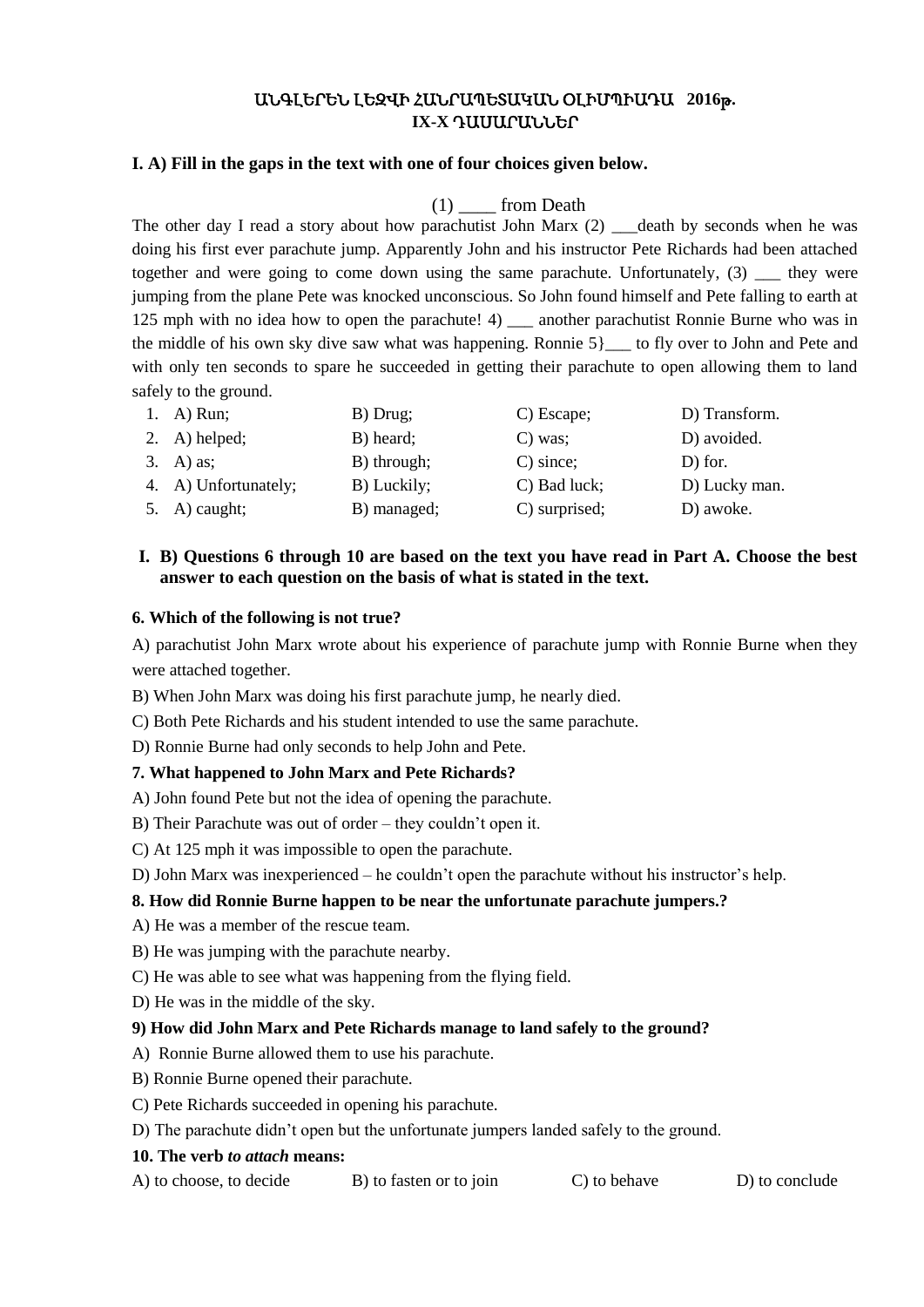**II. Match the following parts of compound nouns and then fill in the blanks in the sentences using the most appropriate compound.**

| Noun and noun    |                   | <b>Adjective and noun</b> |                 |
|------------------|-------------------|---------------------------|-----------------|
| 1. suit          | a food            | 1. fast                   | a heating       |
| 2. pocket        | b card            | $2.$ remote $\ldots$ .    | <b>b</b> fries  |
| $3.$ zebra       | c case            | $3. social$               | c food          |
| 4. fire          | d writer          | 4. high                   | d control       |
| $5.$ dish        | e alarm           | $5.$ central $\dots\dots$ | e cleaner's     |
| $6$ type         | f opener          | $6.$ common               | f rights        |
| 7. credit        | g brigade         | 7. French                 | g worker        |
| 8. burglar       | h washer          | 8. dry                    | h languages     |
|                  | <i>i</i> crossing | 9. human                  | <i>i</i> school |
| 10. junk $\dots$ | <i>j</i> money    | 10. modern                | <i>i</i> sense  |

1. They should put a ………. outside the school so that children don't get run over.

2. It's freezing in here - why don't you get ……………….. installed?

3. When I don't have time to cook I send the kids out to get some ………………. .

4. Is the………….you get from your parents enough for your needs?

5. Can you send the …………………… quickly — the house next door is on fire.

- 6. When you leave primary school and get to ….. lessons get much more difficult.
- 7. He'll never think of such a simple solution because he hasn't got any………………………………. .

8.Who's got the……… for the TV? I'm bored with this programme.

- 9. Could you get my suit from the ………………for me on your way home?
- 10. After the last break-in, they decided to get a …………………… installed.

## **III. In each question only one of the four answers is correct. Choose the correct answer.**

|                                 | 1. I'm not sure .         |                                                                                                                                                                                                                                                                                                                                                                                                           |  |                                |
|---------------------------------|---------------------------|-----------------------------------------------------------------------------------------------------------------------------------------------------------------------------------------------------------------------------------------------------------------------------------------------------------------------------------------------------------------------------------------------------------|--|--------------------------------|
|                                 |                           | a) who'll be elected president.                                                                                                                                                                                                                                                                                                                                                                           |  | b) who'll be elect president   |
|                                 | b) who elect president    |                                                                                                                                                                                                                                                                                                                                                                                                           |  | d) president who'll be elected |
| 2. He ________.                 |                           |                                                                                                                                                                                                                                                                                                                                                                                                           |  |                                |
|                                 |                           | a) isn't staying there in March.                                                                                                                                                                                                                                                                                                                                                                          |  |                                |
| b) isn't staying in March there |                           |                                                                                                                                                                                                                                                                                                                                                                                                           |  |                                |
|                                 |                           | c) there isn't staying in March.                                                                                                                                                                                                                                                                                                                                                                          |  |                                |
|                                 |                           | d) is staying not there in March.                                                                                                                                                                                                                                                                                                                                                                         |  |                                |
|                                 |                           | 3. I'd make an omelette if there _______ some eggs.                                                                                                                                                                                                                                                                                                                                                       |  |                                |
|                                 |                           | a) are b) had been c) will be                                                                                                                                                                                                                                                                                                                                                                             |  | d) were                        |
|                                 |                           | 4. She wants to be a doctor $\frac{1}{\sqrt{1-\frac{1}{\sqrt{1-\frac{1}{\sqrt{1-\frac{1}{\sqrt{1-\frac{1}{\sqrt{1-\frac{1}{\sqrt{1-\frac{1}{\sqrt{1-\frac{1}{\sqrt{1-\frac{1}{\sqrt{1-\frac{1}{\sqrt{1-\frac{1}{\sqrt{1-\frac{1}{\sqrt{1-\frac{1}{\sqrt{1-\frac{1}{\sqrt{1-\frac{1}{\sqrt{1-\frac{1}{\sqrt{1-\frac{1}{\sqrt{1-\frac{1}{\sqrt{1-\frac{1}{\sqrt{1-\frac{1}{\sqrt{1-\frac{1}{\sqrt{1-\frac{$ |  |                                |
|                                 |                           | a) when she will leave school                                                                                                                                                                                                                                                                                                                                                                             |  |                                |
|                                 | b) when she leaves school |                                                                                                                                                                                                                                                                                                                                                                                                           |  |                                |
| c) when she is leaving school   |                           |                                                                                                                                                                                                                                                                                                                                                                                                           |  |                                |
| d) when she left school         |                           |                                                                                                                                                                                                                                                                                                                                                                                                           |  |                                |
|                                 |                           | 5. I don't mind ______ after the baby for you.                                                                                                                                                                                                                                                                                                                                                            |  |                                |
|                                 |                           | a) looking b) look c) to look                                                                                                                                                                                                                                                                                                                                                                             |  | d) to looking                  |
|                                 | 6. I was made $\_\_\_\$ . |                                                                                                                                                                                                                                                                                                                                                                                                           |  |                                |
|                                 | a) to leave               | b) leaving c) leave                                                                                                                                                                                                                                                                                                                                                                                       |  | d) to leaving                  |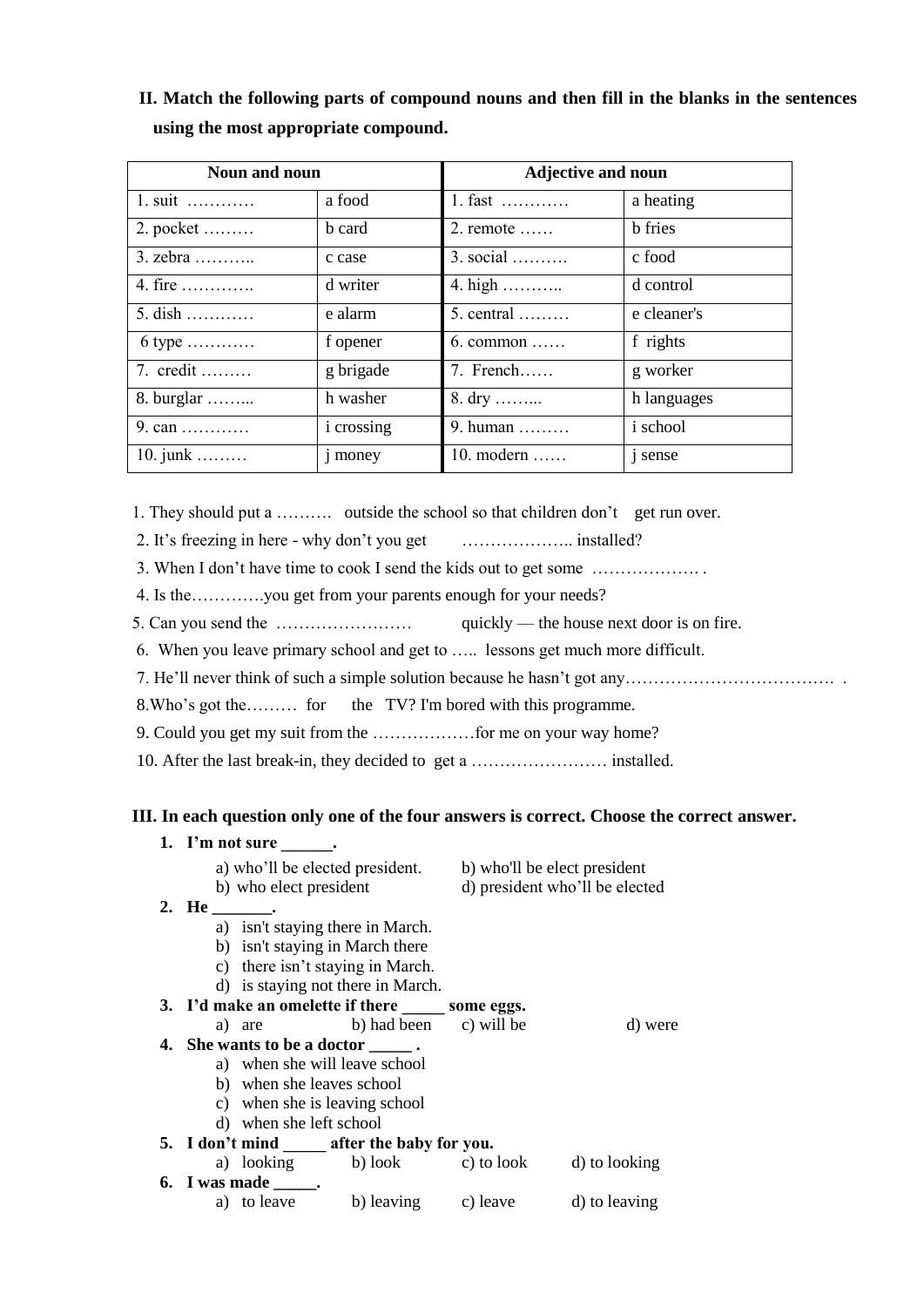|                                           |                                                                                 |                                     | 7. Jack always stopped ______ the oil level in the engine. |                                                           |  |  |
|-------------------------------------------|---------------------------------------------------------------------------------|-------------------------------------|------------------------------------------------------------|-----------------------------------------------------------|--|--|
|                                           |                                                                                 |                                     |                                                            | a) to have checked b) checking c) to checking d) to check |  |  |
|                                           |                                                                                 |                                     | 8. They suggested _____ back to Mike's house.              |                                                           |  |  |
|                                           |                                                                                 |                                     |                                                            | a) to go b) go c) to going d) going                       |  |  |
|                                           |                                                                                 | 9. You had better _____ it at once. |                                                            |                                                           |  |  |
|                                           |                                                                                 |                                     |                                                            | a) done b) do c) doing d) to do                           |  |  |
|                                           |                                                                                 |                                     | 10. Remember ______ the book. I need it.                   |                                                           |  |  |
|                                           |                                                                                 |                                     |                                                            | a) buying b) buy c) to buy d) to buying                   |  |  |
|                                           |                                                                                 | 11. I didn't hear you _____ in.     |                                                            |                                                           |  |  |
|                                           |                                                                                 |                                     |                                                            | a) to comeb) come c) comes d) would come                  |  |  |
|                                           | 12. What <u>equal</u> at night before TV was invented?                          |                                     |                                                            |                                                           |  |  |
|                                           |                                                                                 |                                     |                                                            | a) were they used to do<br>c) did they use to do          |  |  |
|                                           |                                                                                 |                                     |                                                            | b) did they do to use d) used they to do                  |  |  |
|                                           | 13. I all day alone but I have to.                                              |                                     |                                                            |                                                           |  |  |
|                                           |                                                                                 | a) used to spend                    |                                                            | c) am not used to spend                                   |  |  |
|                                           |                                                                                 |                                     |                                                            | b) am not used to spending d) use to spend                |  |  |
| 14. I was really tired, I couldn't sleep. |                                                                                 |                                     |                                                            |                                                           |  |  |
|                                           |                                                                                 |                                     |                                                            | a) Also b) Before c) Because of d) Although               |  |  |
|                                           | 15. He didn't even offer to help us, but I'm sure we can get _____ without him. |                                     |                                                            |                                                           |  |  |
|                                           |                                                                                 |                                     |                                                            | a) along b) away c) through d) across                     |  |  |

#### **IV. Choose the best option.**

## **PASSENGER SERVICES**

 $(1)$  airports provide a wide range of  $(2)$  for the convenience of millions of travellers. These (3)\_\_\_from such basic features as ticket-sales counters, baggage-claim areas, (4)\_\_\_, public conveniences, and restaurants to (5)\_\_\_\_\_ hotels, conference centres, shopping malls, and play areas for children. Other (6) \_\_\_\_\_ include newsstands, bars, hairdressers, post offices, and banks. As the passenger flow increases year (7) \_\_\_\_\_year, taxi stands, car-hire agencies, and (8)\_\_\_ car parks are necessary to secure ground connections. Many airports,  $(9)$  \_\_\_\_ in Europe and Japan, also supply direct rail links to expedite such (10) \_\_\_\_\_ . (11) \_\_\_\_ all mentioned above, international terminals must also have customs areas and (12) \_\_\_\_\_\_ exchange counters; most have duty-free shops (13) \_\_\_\_\_\_. The (14) \_\_\_\_\_\_of aerial hijacking and terrorist activities has resulted (15) elaborating security procedures and increasingly sophisticated bag- gage-inspection equipment to protect passenger safety.

| 1. A The majority  | B The number of     | C Major          | D Either       |
|--------------------|---------------------|------------------|----------------|
| 2. A facilities    | <b>B</b> recreation | C hotels         | D hostels      |
| 3. A occupy        | B cover             | C differ         | D range        |
| 4. A sitting-rooms | B dining-rooms      | C lounges        | D bedrooms     |
| 5. A worthy        | <b>B</b> luxury     | C costing        | D valuable     |
| 6. A services      | <b>B</b> sights     | C spots          | D spaces       |
| 7. A from          | B by                | C with           | D to           |
| 8. A superior      | B expensive         | C dear           | D huge         |
| 9. A exceptionally | B particularly      | C that is        | D subsequently |
| 10. A traffic      | B movement          | C motion         | D stir         |
| 11. A Above        | B So as to          | C In addition to | D As long as   |